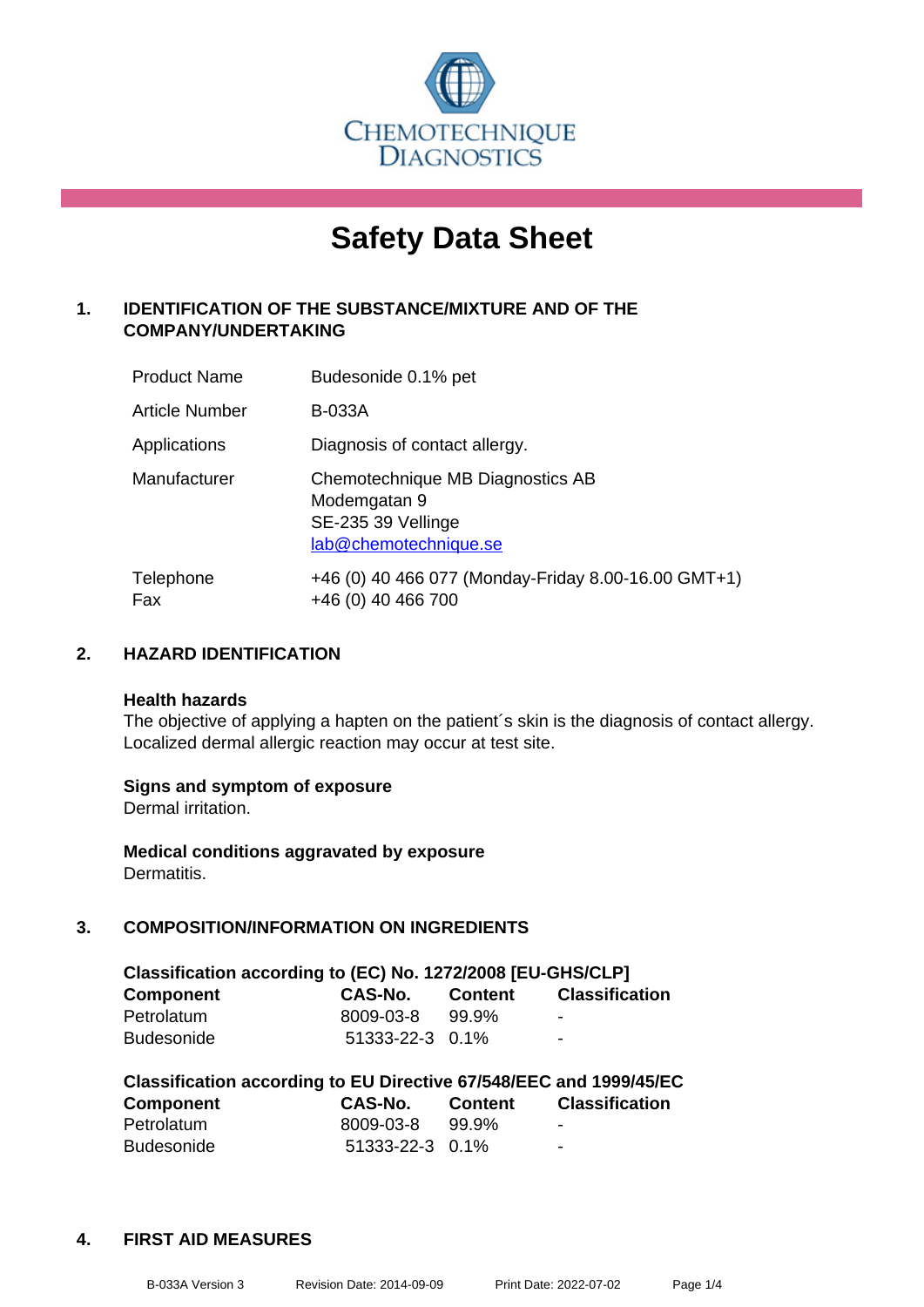#### **Emergency and first aid procedures**

Obtain medical attention.

# **5. FIRE-FIGHTING MEASURES\***

#### **Suitable extinguish media**

CO2, powder or water spray. Fight larger fires with water spray or alcohol resistant foam.

#### **For safety reasons unsuitable extinguishing agents** Water with full jet.

**Special protective equipment for fire-fighters** Wear self-contained respiratory protective device. Wear fully protective suit.

\*Data is shown for petrolatum only

#### **6. ACCIDENTAL RELEASES MEASURES**

**Steps to be taken if material is released or spilled** Contain and place in a closed container.

#### **7. HANDLING AND STORAGE**

**Precautions to be taken in handling and storage** Store dark at 5-8°C. Avoid extended exposure to light. FOR EXTERNAL USE ONLY.

#### **8. EXPOSURE CONTROLS/PERSONAL PROTECTION**

**Respiratory protection** Not required.

**Ventilation** Local exhaust.

**Protective gloves** Disposal gloves.

#### **Eye protection**

Not required with normal use.

#### **Work/Hygienic practices**

Wash hands after each use.

#### **9. PHYSICAL AND CHEMICAL PROPERTIES**

Odour **Odourless** 

Appearance Ivory White Semi-solid

Melting point\* 50-55° C Flash point\* >100°C

Boiling point\* No data available Self ignition\* Product does not self ignite.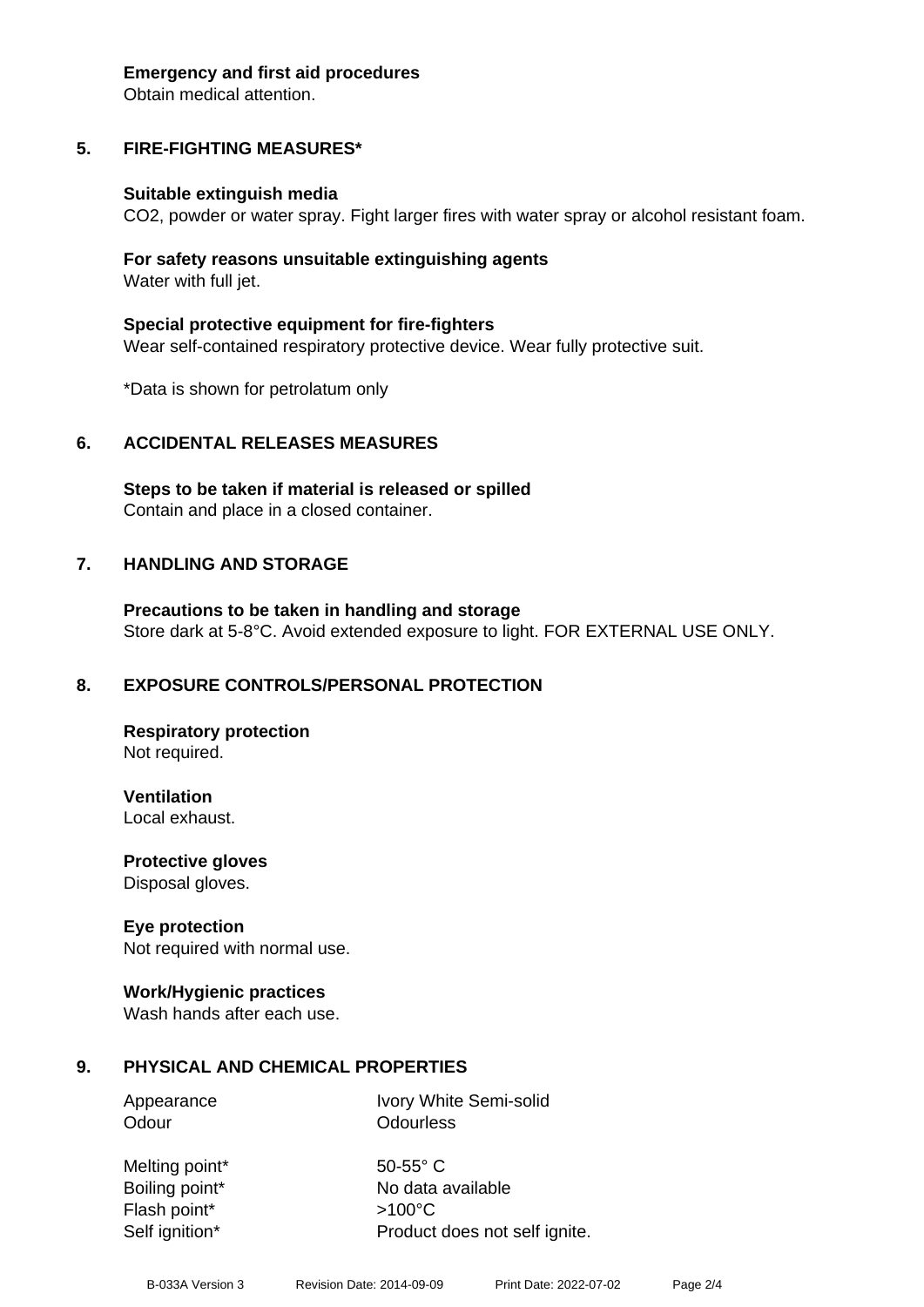Density\* No data available. Solubility in/Miscibility with Water\*

Danger of explosion\* Product does not present an explosion hazard. Insoluble

\*Data is shown for petrolatum only

# **10. STABILITY AND REACTIVITY**

#### **Incompability**

May react with strong oxidizing agents.

#### **Stability**

Stable at recommended storage conditions.

#### **Hazardous byproducts**

Combustion may generate CO, CO2 and other oxides.

# **Hazardous polymerization**

Will not occur.

# **11. TOXICOLOGICAL INFORMATION**

No data available.

# **12. ECOLOGICAL INFORMATION**

No data available.

#### **13. DISPOSAL CONSIDERATIONS**

**Waste disposal method** Comply with federal, state/provincial and local regulation.

#### **14. TRANSPORT INFORMATION**

Not dangerous goods.

#### **15. REGULATORY INFORMATION**

The classification is according to the latest editions of the EU lists, and extended by company and literature data.

#### **16. OTHER INFORMATION**

#### **Text of H-statements and R-phrases mentioned in Section 3**

Pharmaceutical quality of tested hapten is confirmed by Chemotechnique Diagnostics according to validated analytical methods. Hapten passed test according to GMP standards.